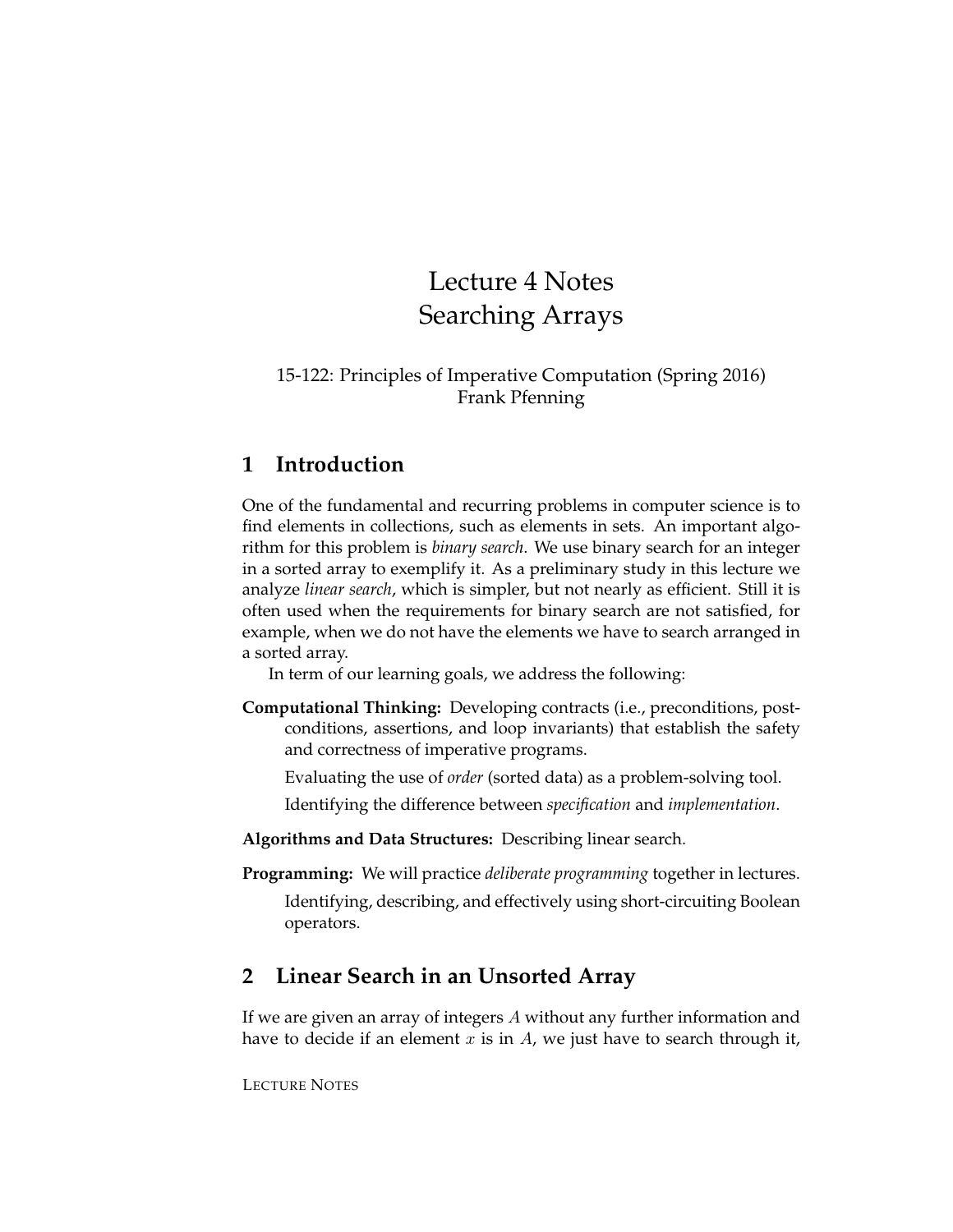element by element. We return true as soon as we find an element that equals  $x$ , false if no such element can be found.

```
1 bool is_in(int x, int[] A, int lo, int hi)
2 //@requires 0 <= lo && lo <= hi && hi <= \length(A);
3 {
   for (int i = \log i < \log i; i++)5 //@loop_invariant lo <= i && i <= hi;
    \{7 if (A[i] == x) return true;
8 }
9 return false;
10 }
```
We used the statement  $i++$  which is equivalent to  $i = i+1$  to step through the array, element by element.

The precondition is very common when working with arrays. We pass an array, and we also pass bounds – typically we will let lo be 0 and hi be the length of the array. The added flexibility of allowing  $lo$  and  $hi$  to take other values will be useful if we want to limit search to the first  $n$  elements of an array and do not care about the others. It will also be useful later to express invariants such as x *is not among the first* k *elements of* A, which we will write in code as  $\exists$  is\_in(x, A, 0, k) and which we will write in mathematical notation as  $x \notin A[0, k)$ .

The loop invariant is also typical for loops over an array. We examine every element (*i* ranges from lo to  $hi - 1$ ). But we will have  $i = hi$  after the last iteration, so the loop invariant which is checked *just before the exit condition* must allow for this case.

Could we strengthen the loop invariant, or write a post-condition? We could try something like

#### //@**loop\_invariant** !is\_in(x, A, lo, i);

where  $\mu$  is the negation of b. However, it is difficult to make sense of this use of recursion in a contract or loop invariant so we will avoid it.

This is small illustration of the general observation that some functions are basic specifications and are themselves not subject to further specification. Because such basic specifications are generally very inefficient, they are mostly used in other specifications (that is, pre- or post-conditions, loop invariants, general assertions) rather than in code intended to be executed.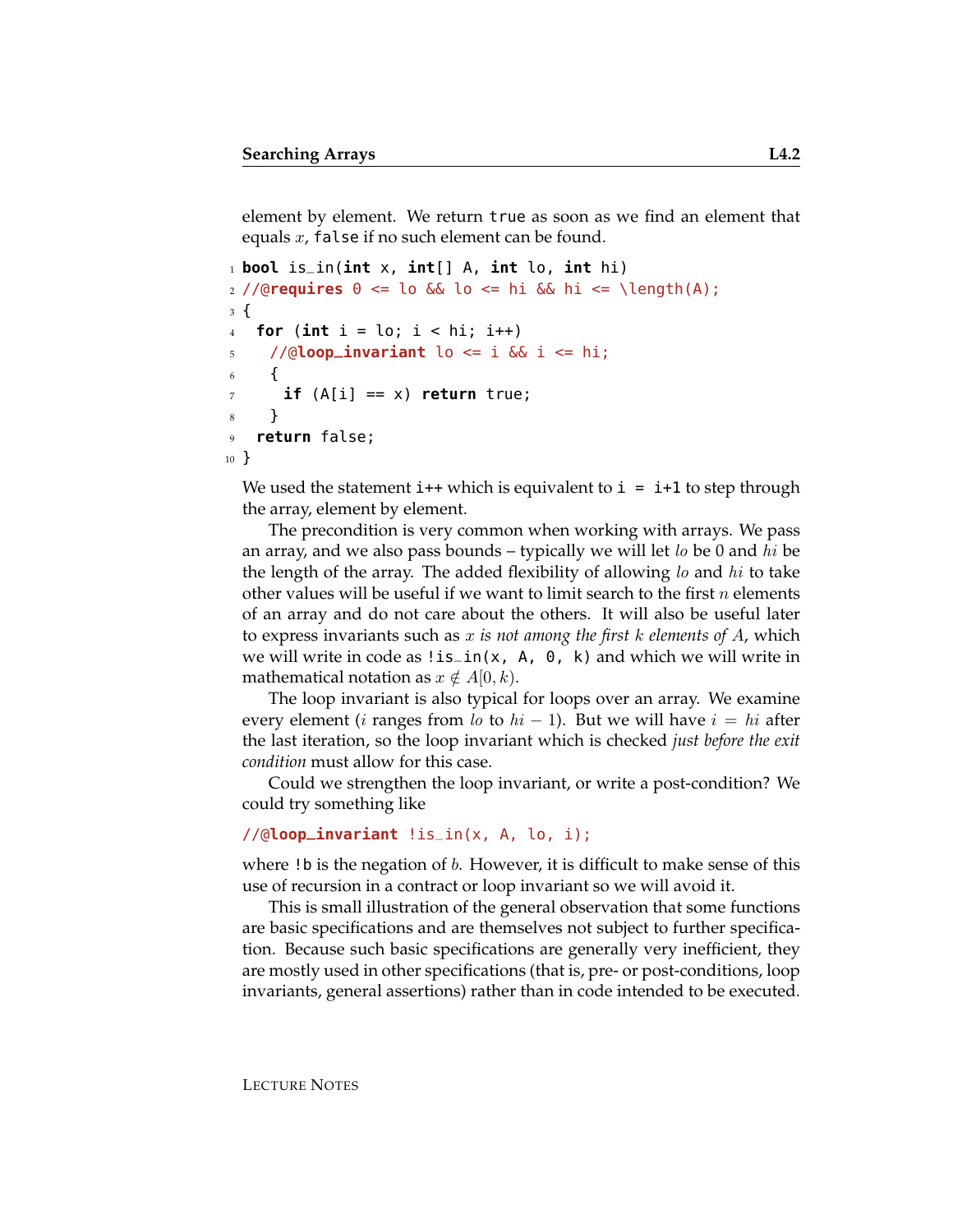### **3 Sorted Arrays**

A number of algorithms on arrays would like to assume that they are sorted. Such algorithms would return a correct result only if they are actually running on a sorted array. Thus, the first thing we need to figure out is how to specify sortedness in function specifications. The specification function is\_sorted(A,lo,hi) traverses the array A from left to right, starting at  $lo$ and stopping just before reaching  $hi$ , checking that each element is smaller or equal to its right neighbor. We need to be careful about the loop invariant to guarantee that there will be no attempt to access a memory element out of bounds.

```
1 bool is_sorted(int[] A, int lo, int hi)
2 //@requires 0 <= lo && lo <= hi && hi <= \length(A);
3 {
4 for (int i = lo; i < hi-1; i++)
5 //@loop_invariant lo <= i;
    6 if (!(A[i] <= A[i+1])) return false;
7 return true;
8 }
```
The loop invariant here does not have an upper bound on  $i$ . Fortunately, when we are inside the loop, we know the loop condition is true so we know i < hi −1. That together with lo ≤ i guarantees that *both* accesses are in bounds.

We could also try  $i \leq hi - 1$  as a loop invariant, but this turns out to be false. It is instructive to think about why. If you cannot think of a good reason, try to prove it carefully. Your proof should fail somewhere.

Actually, the attempted proof already fails at the initial step. If  $l\sigma =$  $hi = 0$  (which is permitted by the precondition) then it is *not* true that  $0 =$  $l_0 = i \leq hi-1 = 0-1 = -1$ . We could say  $i \leq hi$ , but that wouldn't seem to serve any particular purpose here since the array accesses are already safe.

Let's reason through that. Why is the access  $A[i]$  safe? By the loop invariant  $l_0 \leq i$  and the precondition  $0 \leq l_0$  we have  $0 \leq i$ , which is the first part of safety. Secondly, we have  $i < hi-1$  (by the loop condition, since we are in the body of the loop) and  $hi \leq$  length(A) (by the precondition), so i will be in bounds. In fact, even  $i+1$  will be in bounds, since  $0 \leq l$   $\leq i$   $\leq$ *i*+1 (since *i* is bounded from above) and  $i+1 < (hi-1)+1 = hi \leq$  length(*A*).

Whenever you see an array access, you must have a very good reason why the access must be in bounds. You should develop a coding instinct

LECTURE NOTES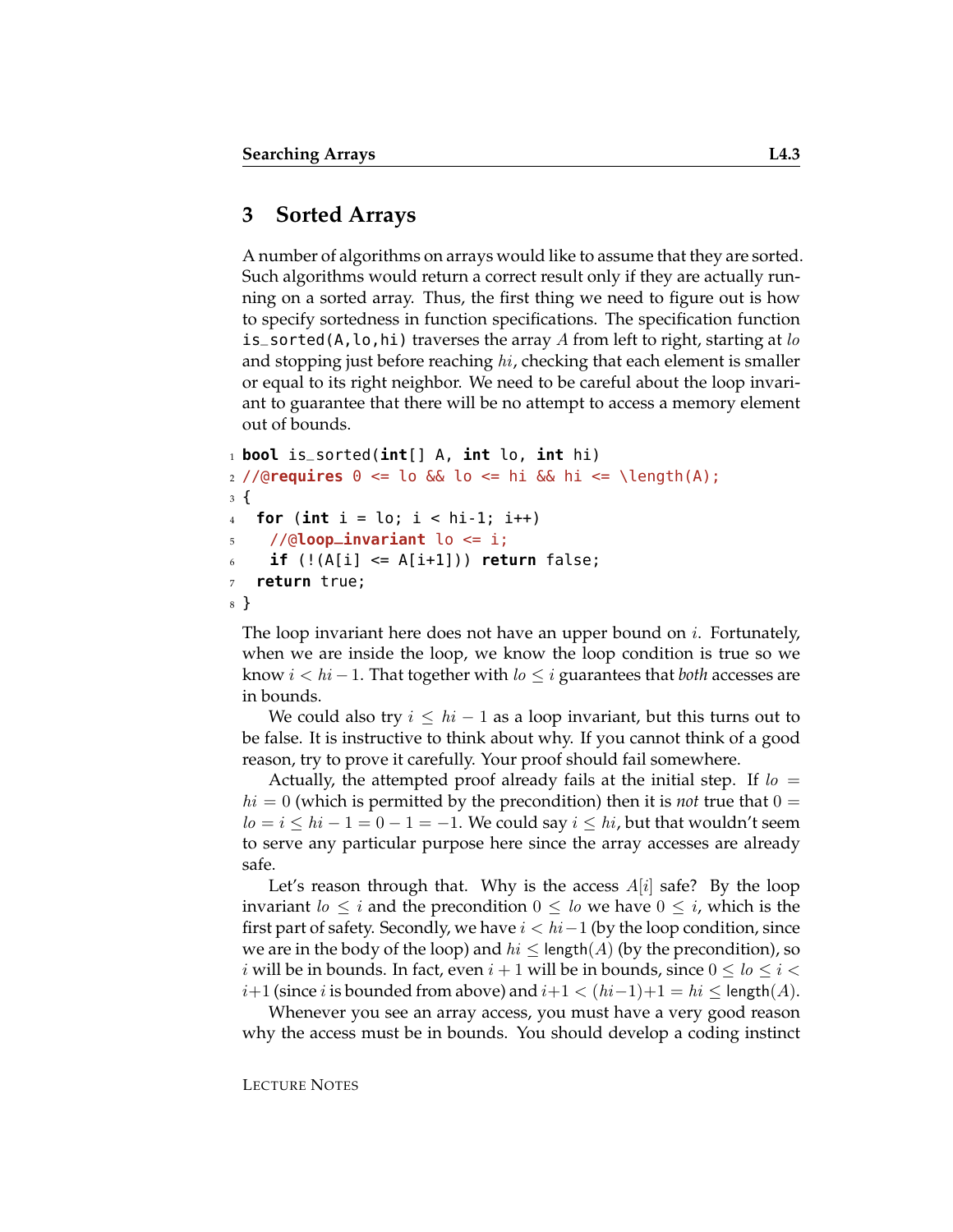where you *deliberately pause* every time you access an array in your code and verify that it should be safe according to your knowledge at that point in the program. This knowledge can be embedded in preconditions, loop invariants, or assertions that you have verified.

# **4 Linear Search in a Sorted Array**

Next, we want to search for an element  $x$  in an array  $A$  which we know is sorted in ascending order. We want to return  $-1$  if x is not in the array and the index of the element if it is.

The pre- and post-condition as well as a first version of the function itself are relatively easy to write.

```
1 int search(int x, int[] A, int n)
2 //@requires 0 \le n & n \le \text{length}(A);
3 //@requires is_sorted(A,0,n);
4 /*@ensures (\result == -1 && !is_in(x, A, 0, n))
\begin{bmatrix} 5 \end{bmatrix} (0 \le \ \text{d} \text{ result} \le n) && A[\result] == x);
6 \frac{6}{7}7 {
8 for (int i = 0; i < n; i++)9 //@loop_invariant 0 <= i && i <= n;
10 if (A[i] == x) return i;
11 return -1;
12 }
```
This does not exploit that the array is sorted. We would like to exit the loop and return  $-1$  as soon as we find that  $A[i] > x$ . If we haven't found x already, we will not find it subsequently since all elements to the right of  $i$ will be greater or equal to  $A[i]$  and therefore strictly greater than x. But we have to be careful: the following program has a bug.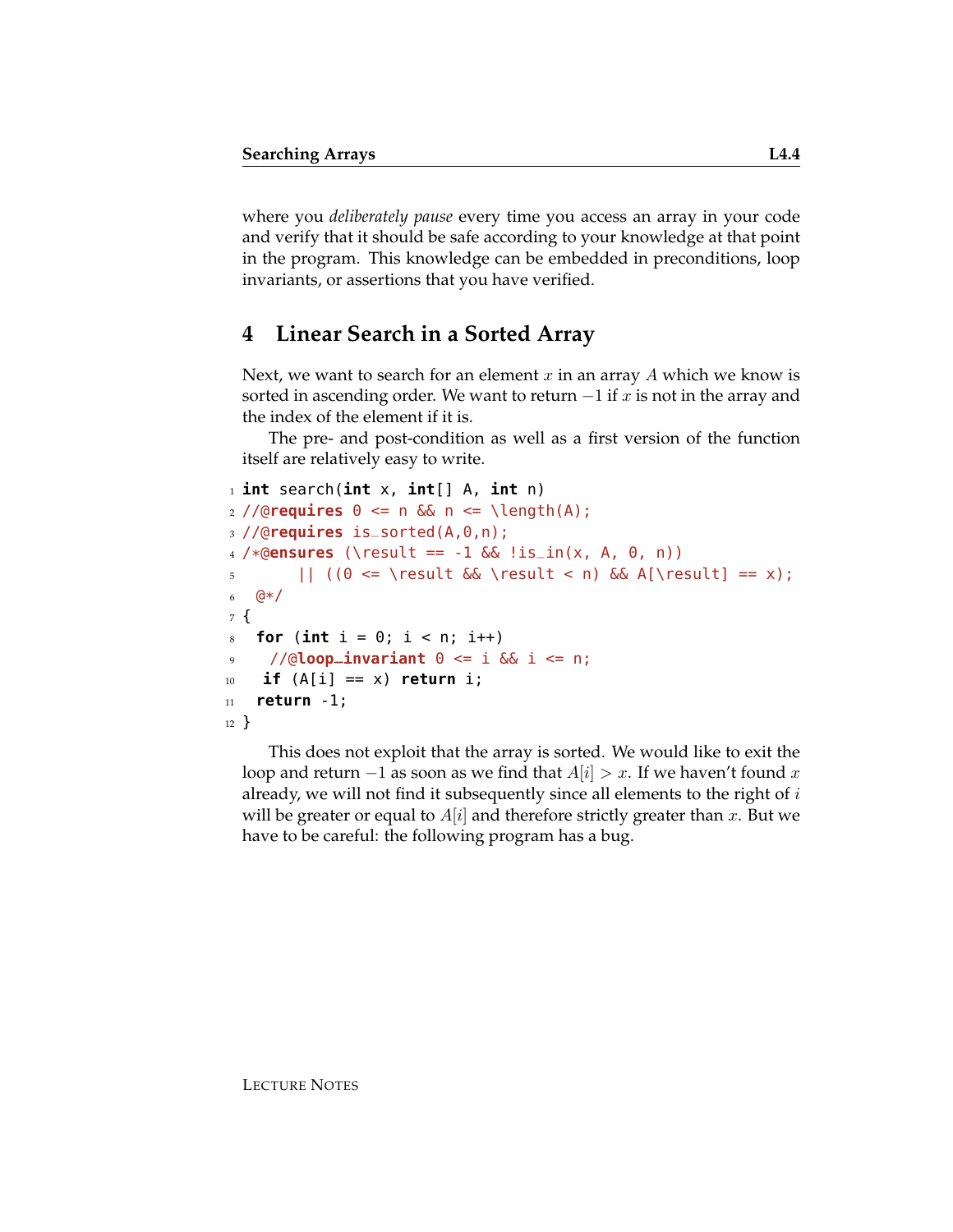```
1 int search(int x, int[] A, int n)
2 //@requires 0 <= n && n <= \length(A);
3 //@requires is_sorted(A,0,n);
4 /*@ensures (-1 == \result && !is_in(x, A, 0, n))
\left| \right| ((0 <= \result && \result < n) && A[\result] == x);
6 @*/
7 {
8 for (int i = 0; A[i] \le x \& 1 \le n; i++)
9 //@loop_invariant 0 <= i && i <= n;
10 if (A[i] == x) return i;
11 return -1;
12 }
```
Can you spot the problem? If you cannot spot it immediately, reason through the loop invariant. Read on if you are confident in your answer.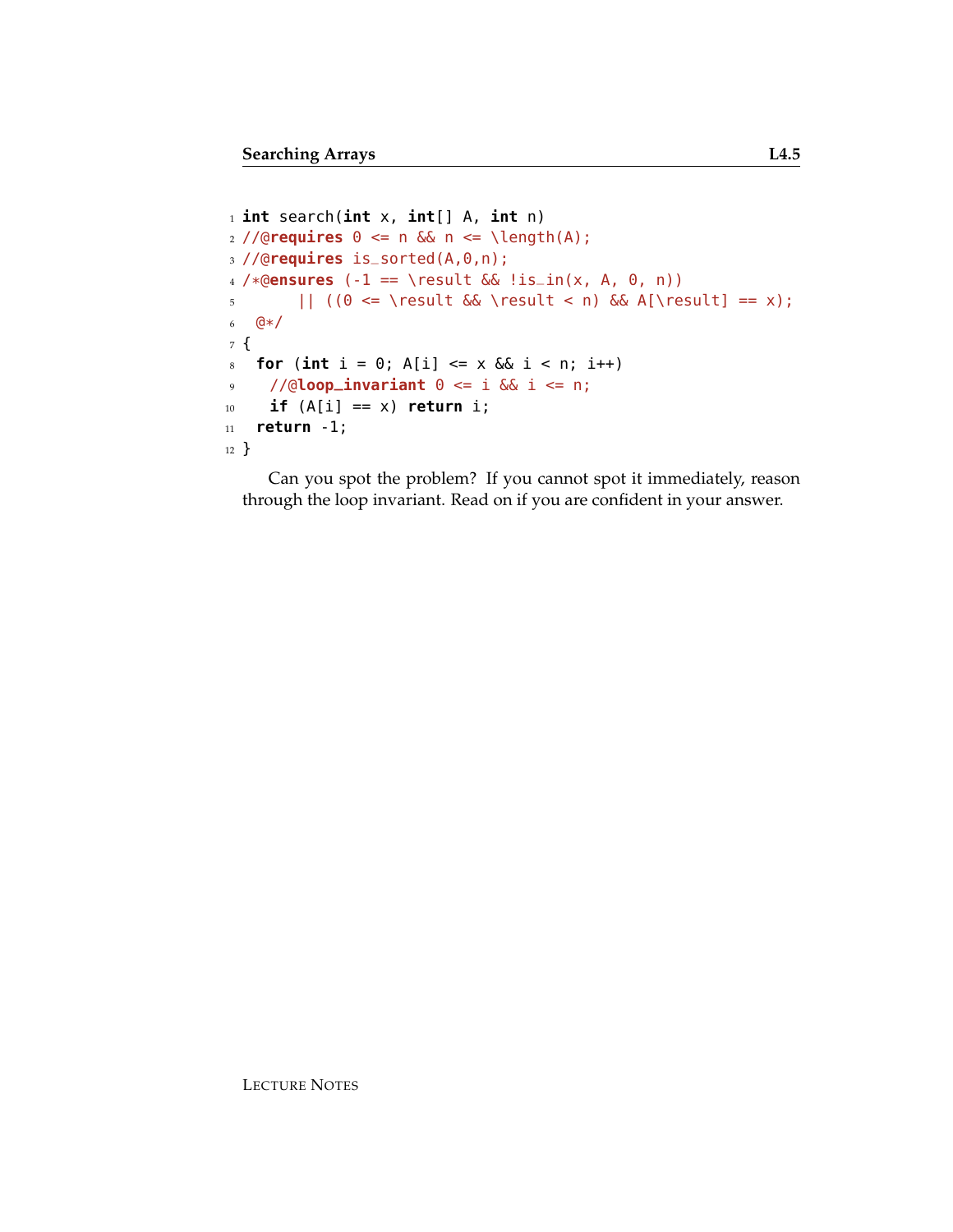The problem is that the loop invariant only guarantees that  $0 \le i \le n$ before the exit condition is tested. So it is possible that  $i = n$  and the test  $A[i] \le x$  will try to access an array element out of bounds: the *n* elements of A are numbered from 0 to  $n - 1$ .

We can solve this problem by taking advantage of the so-called *shortcircuiting evaluation* of the boolean operators of conjunction ("and") && and disjunction ("or") ||. If we have condition e1  $\&$  e2 ( $e_1$  *and*  $e_2$ ) then we do not attempt to evaluate  $e_2$  if  $e_1$  is false. This is because a conjunction will always be false when the first conjunct is false, so the work would be redundant.

Similarly, in a disjunction e1 || e2  $(e_1$  *or*  $e_2$ ) we do not evaluate  $e_2$  if  $e_1$  is true. This is because a disjunction will always be true when the first disjunct it true, so the work would be redundant.

In our linear search program, we just swap the two conjuncts in the exit test.

```
1 int search(int x, int[] A, int n)
2 //@requires 0 \le n & n \le \le \text{length}(A);
3 //@requires is_sorted(A,0,n);
4 /*@ensures (-1 == \result && !is_in(x, A, 0, n))
5 || ((0 <= \result && \result < n) && A[\result] == x);
6 @*/
7 {
8 for (int i = 0; i < n && A[i] <= x; i++)
9 //@loop_invariant 0 <= i && i <= n;
10 if (A[i] == x) return i;
11 return -1;
12 }
```
Now  $A[i] \leq x$  will only be evaluated if  $i < n$  and the access will be in bounds since we also know  $0 \leq i$  from the loop invariant.

Alternatively, and perhaps easier to read, we can move the test into the loop body.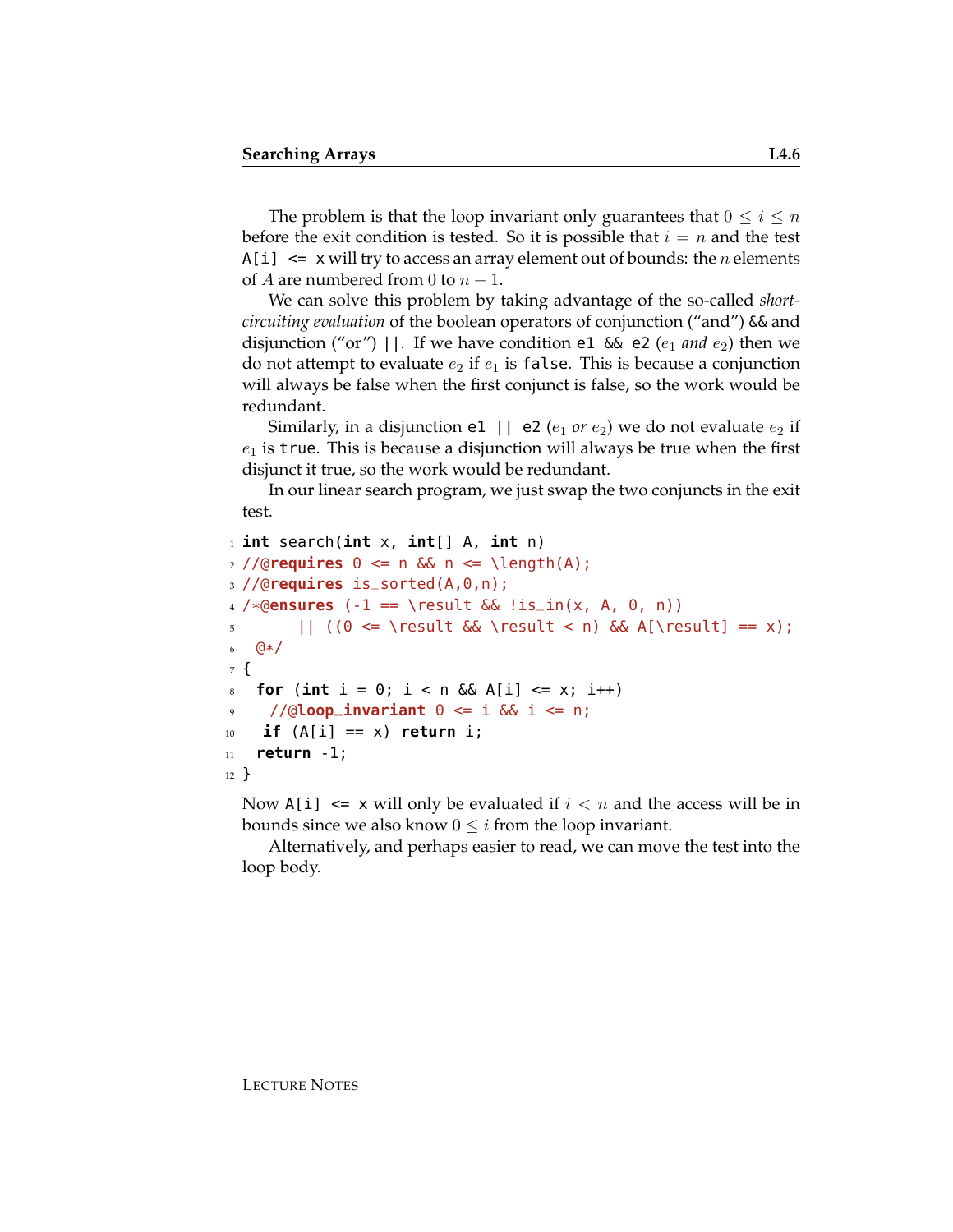```
1 int search(int x, int[] A, int n)
2 //@requires 0 \le n & n \le \le \text{length}(A);
3 //@requires is_sorted(A,0,n);
4 /*@ensures (-1 == \result && !is_in(x, A, 0, n))
\begin{bmatrix} 5 \end{bmatrix} (0 \le \ \text{d} \text{ result} \le n) && A[\result] == x);
6 @*/
7 {
8 for (int i = 0; i < n; i++)9 //@loop_invariant 0 <= i && i <= n;
10 \qquad \qquad11 if (A[i] == x) return i;
12 else if (A[i] > x) return -1;
13 }
14 return -1;
15 }
```
This program is not yet satisfactory, because the loop invariant does not have enough information to prove the post-condition. We *do* know that if we return directly from inside the loop, then  $A[i] = x$  and therefore  $A[\text{result}] == \text{x holds.}$  But we cannot deduce that  $\text{list}\,(x, A, 0, n)$ if we return -1.

Before you read on, consider which loop invariant you might add to guarantee that. Try to reason why the fact that the exit condition must be false and the loop invariant true is enough information to know that  $\text{lis}\_in(x, A, \theta, n)$  holds.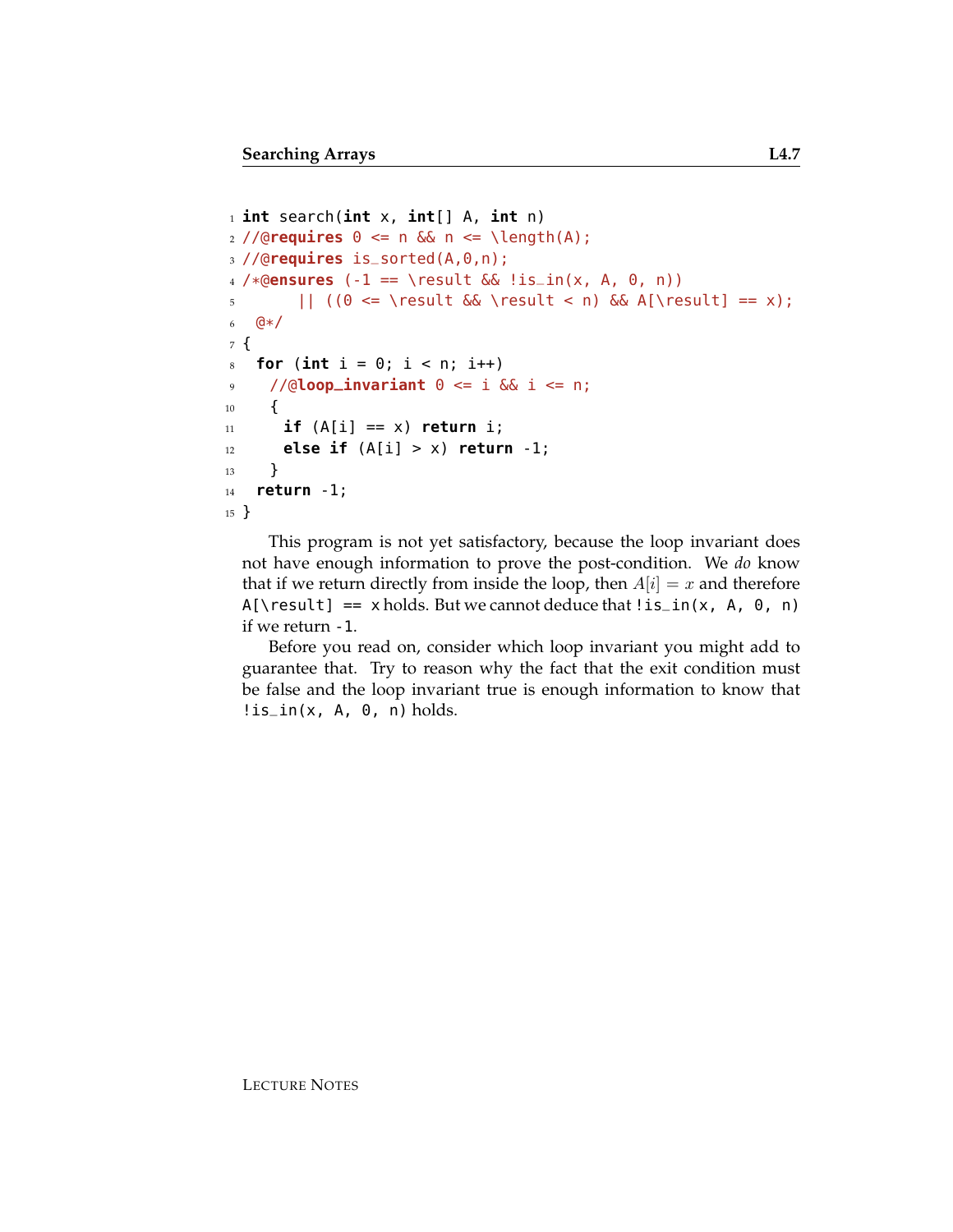Did you try to exploit that the array is sorted? If not, then your invariant is most likely too weak, because the function is incorrect if the array is not sorted!

What we want to say is that *all elements in* A *to the left of index* i *are smaller than* x. Just saying A[i-1] < x isn't quite right, because when the loop is entered the first time we have  $i = 0$  and we would try to access  $A[-1]$ . We again exploit short-circuiting evaluation, this time for disjunction.

```
1 int search(int x, int[] A, int n)
2 //@requires 0 \le n & n \le \lambda length(A);
3 //@requires is_sorted(A,0,n);
4 /*@ensures (-1 == \result && !is_in(x, A, 0, n))
\begin{bmatrix} 5 \end{bmatrix} (0 \le \ \ \ \text{6\& \ \ \ \ \text{c\& \ } \end{bmatrix} \begin{bmatrix} 6 & 1 \\ 2 & 3 \end{bmatrix} \begin{bmatrix} -2 & 3 \\ 3 & 4 \end{bmatrix} \begin{bmatrix} -2 & 3 \\ 3 & 4 \end{bmatrix} \begin{bmatrix} -2 & 3 \\ 2 & 4 \end{bmatrix} \begin{bmatrix} -2 & 3 \\ 2 & 4 \end{bmatrix} \begin{bmatrix} -2 & 3 \\ 3 &6 \frac{6}{7}7 {
8 for (int i = 0; i < n; i++)
9 //@loop_invariant 0 <= i && i <= n;
10 //@loop_invariant i == 0 || A[i-1] < x;
11 \quad \text{f}_{12} if (A[i] == x) return i;
13 else if (A[i] > x) return -1;
14 //@assert A[i] < x;
15 }
16 return -1;
17 }
```
It is easy to see that this invariant is preserved. Upon loop entry,  $i = 0$ . Before we test the exit condition, we just incremented  $i$ . We did not return while inside the loop, so  $A[i-1] \neq x$  and also  $A[i-1] \leq x$ . From these two together we have  $A[i-1] < x$ . We have added a corresponding assertion to the program to highlight the importance of that fact.

Why does the loop invariant imply the post-condition of the function? If we exit the loop normally, then the loop condition must be false. So  $i \geq n$ . We know  $A[n-1] = A[i-1] < x$ . Since the array is sorted, all elements from 0 to  $n-1$  are less or equal to  $A[n-1]$  and so also strictly less than x and  $x$  can not be in the array.

If we exit from the loop because  $A[i] > x$ , we also know that  $A[i-1] < x$ so  $x$  cannot be in the array since it is sorted.